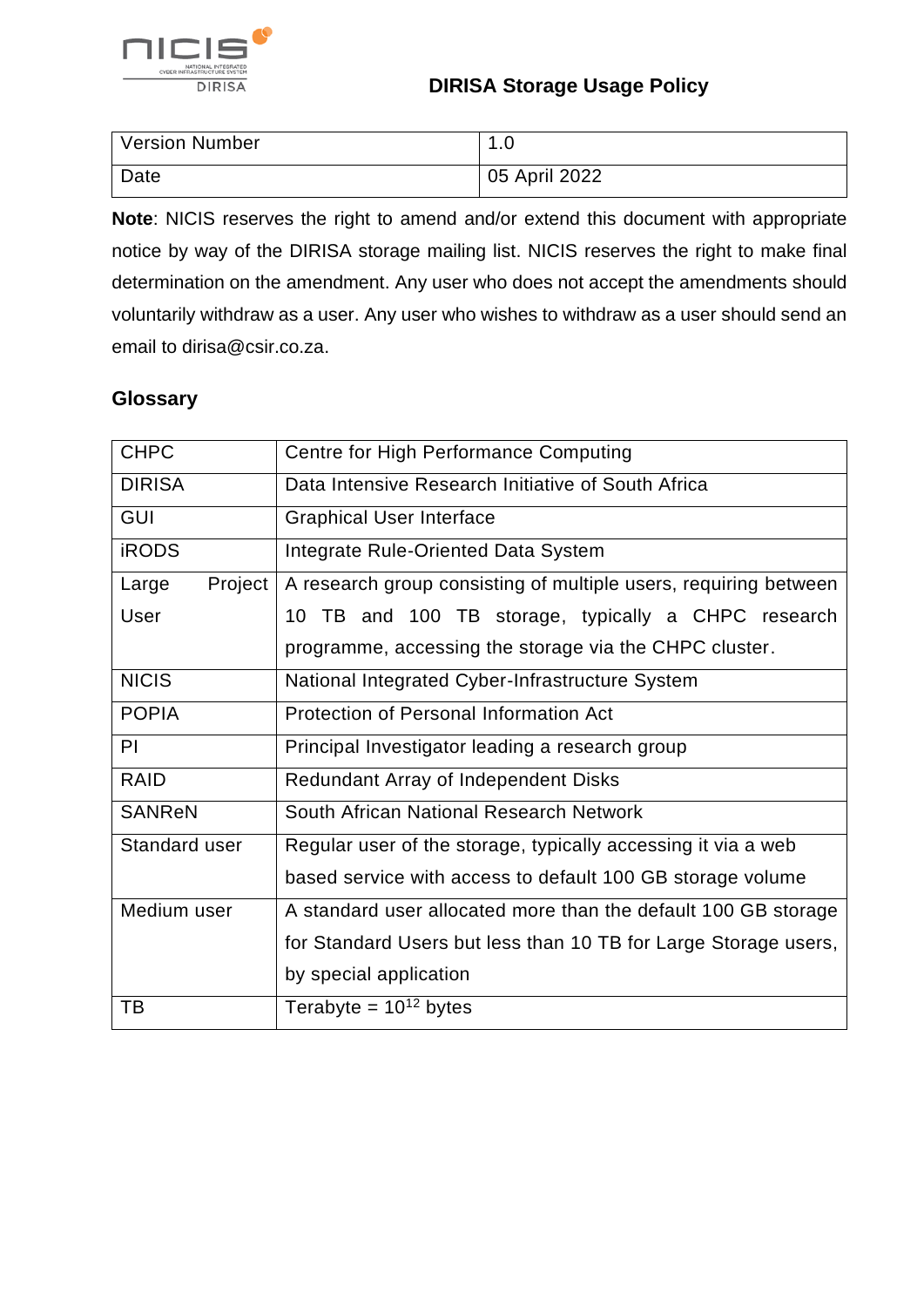

# **1. Introduction**

#### **1.1. Purpose**

The purpose of this policy is to specify the acceptable usage of the Data Intensive Research Initiative of South Africa (DIRISA) data storage system. The policy outlines the characteristics and requirements for users to apply for access to storage within the DIRISA data storage system. The policy also outlines the responsibilities that the user assumes by using the storage system.

The DIRISA data storage uses the Integrated Rule-Orientated Data System (iRODS) to provide a medium to long term data storage solution for research data. Research programmes such as those hosted by the Centre for High Performance Computing (CHPC) with requirements for storing large data sets. This may be for safe-keeping, re-use or publishing purposes.

Users who have such requirements to store large data sets and do not have the means to do so can apply for this storage with DIRISA. Access to the DIRISA Storage will be limited to research programs that are able to demonstrate not only compelling reasons for requiring storage, but also the ability and intent to manage to storage appropriately.

DIRISA subscribes to the FAIR (Findable, Accessible, Interoperable, Re-usable) and Open data principles. Individual researchers may hence also apply to use DIRISA Storage resources if their data can be shared and has value for further research.

### **1.2. Scope**

- This policy covers all digital data assets that are transferred and stored within DIRISA's data storage system.
- This policy applies to all NICIS users who use the DIRISA data storage system to store digital data assets.

### **1.3. Objectives**

- To establish a firm set of principles for managing the use of the storage system.
- To describe how NICIS and other users can use the DIRISA data storage.
- To ensure that users are aware of their responsibilities when storing their data at the DIRISA data store.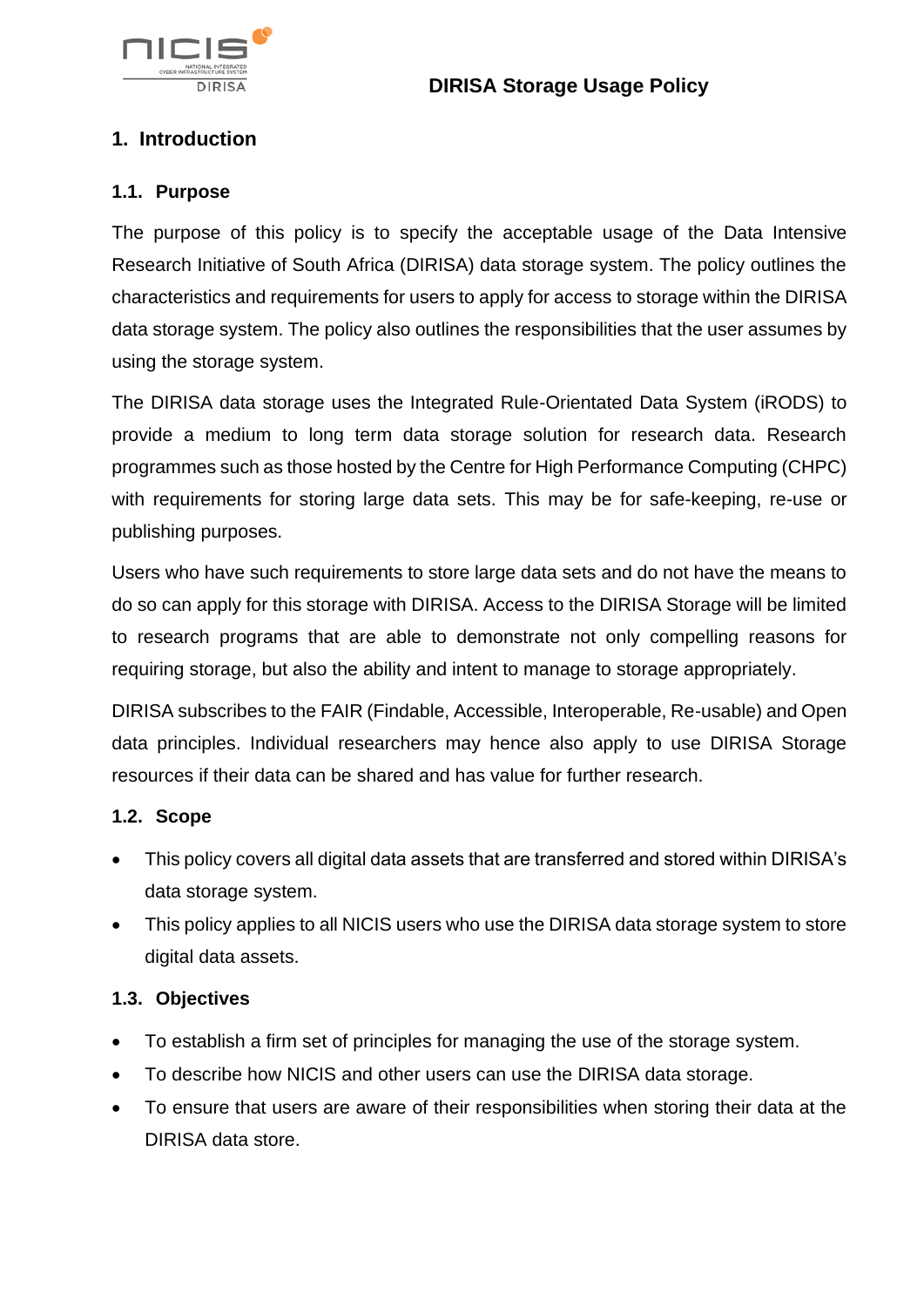

### **1.4. Summary**

Three categories of users are distinguished, namely, "Standard Users", "Medium Users" and "Large Project Users"

### **1.4.1. Standard Users**

These are users that would be allocated 100 GB of data storage. These users would subscribe through the DIRISA Subscription Tool (SST). The user would have access to the iRODS system using a web interface. The provision of this service and storage is subject to the Acceptable Use conditions presented further herein. For CHPC users, more storage up to a maximum of 10 TB can be available on special application. In this case, the user would be regarded as a special application or medium user.

### **1.4.2. Medium Users**

Medium users are anticipated to be similar to standard users, with the exception of requiring more than the default 100 GB, either through data growth over time or as a result of an unusually large initial storage requirement. Medium users will need to make a special application to DIRISA in order to obtain the additional storage.

### **1.4.3. Large Project Users**

These are CHPC users that would be requiring more than 10 TB of data storage, up to a maximum of 100 TB. Large Project users are research groups with multiple members, represented by a lead scientist. A typical example would be a Research Programme hosted by the CHPC, under the leadership of a Principal Investigator approved by the CHPC, transferring data to and from the CHPC cluster with either command line tools or a web-based data deposit tool.

Exceptional cases for non-CHPC users requiring more than 100 TB of DIRISA/iRODS storage can be considered. In this instance, discussions will be conducted with the user to determine the feasibility and benefit of providing more than 100 TB of storage.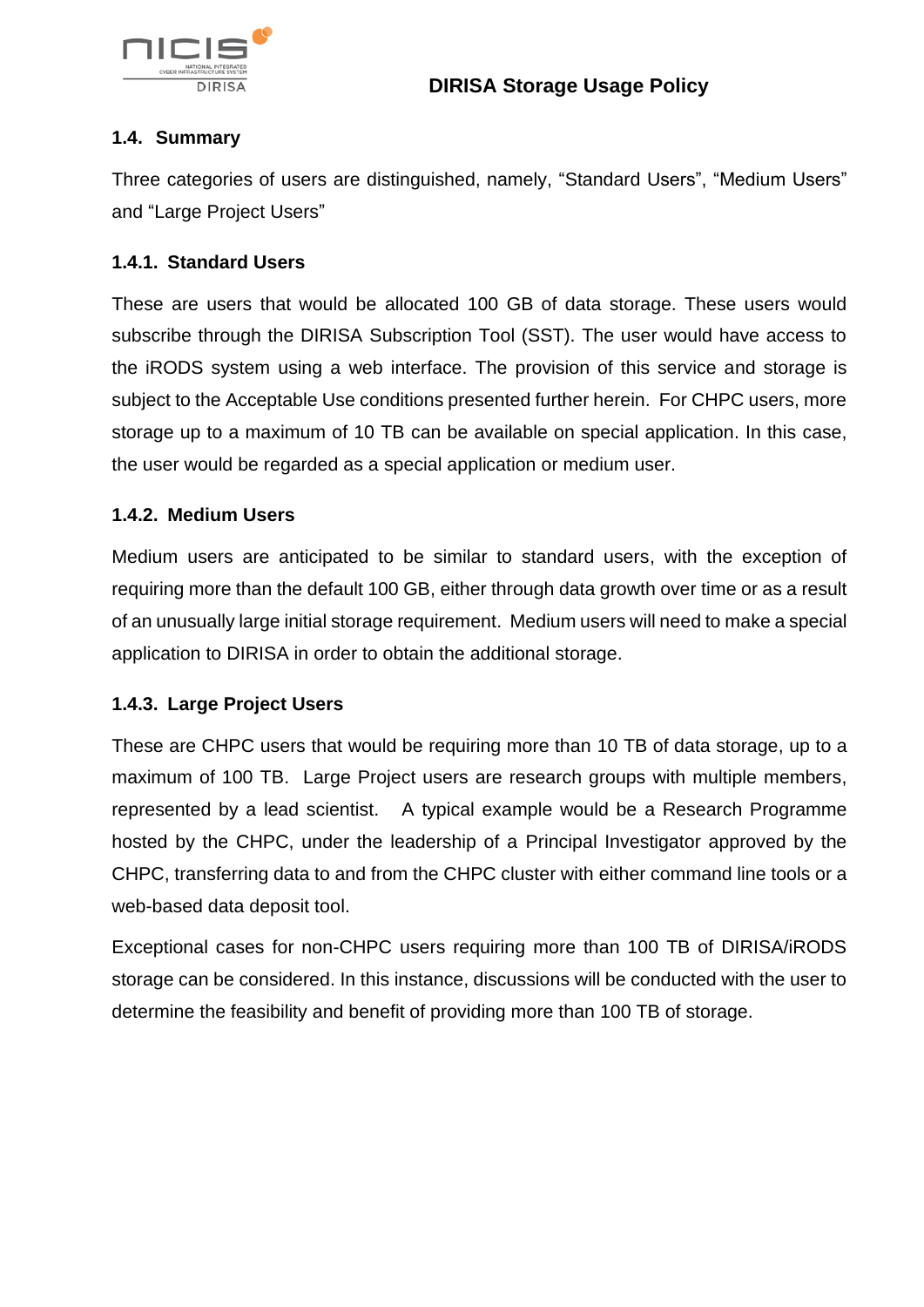

# **2. Technical Information**

The Integrated Rule Orientated Data System (iRODS) is an open-source data management software system that is used to store and manage data. Data stored on the iRODS system can be accessed via command line or a GUI:

- iCommands is a collection of UNIX based utilities which allow users to interact with data on iRODS using a command line interface.
- Metalnx is a web application designed to work alongside the iRODS. It provides a GUI that can help simplify most administration, collection and metadata management tasks removing the need to memorize the long list of iCommands. An iRODS client stores files as data objects and categorizes them into collections and subcollections:
- A Data Object may refer to multiple Replicas. Replicas are exact copies of a file, located in multiple physical locations.
- Collections make no reference to the physical storage path. It is possible for two Data Objects in a Collection to be stored in different physical locations.
- A guide is provided for using the MetalNX interface to manage data.

Data Objects and Collections are stored in Storage Resources in an iRODS Zone. Each Storage Resource has a name (the Resource's logical representation), hostname and path (the physical representation of the Resource, where files are kept). The hostname is the network name of the device that serves the data, and the path is the local file system path or object storage bucket that holds the data.

The DIRISA storage system has geographic redundancy in the sense of being duplicated between Cape Town and Pretoria, hence a level of safeguarding is provided against disasters such as fires or floods.

### **3. Envisaged Use**

This is a likely, but not definitive list of envisaged use cases:

### **3.1. Data sharing for co-operative projects**

Research programs involved in co-operative research projects using other computing centres may apply to use the iRODS storage for exchange and safekeeping of data sets. This differs from the situation described in paragraph [3.3](#page-4-0) by virtue of access to the data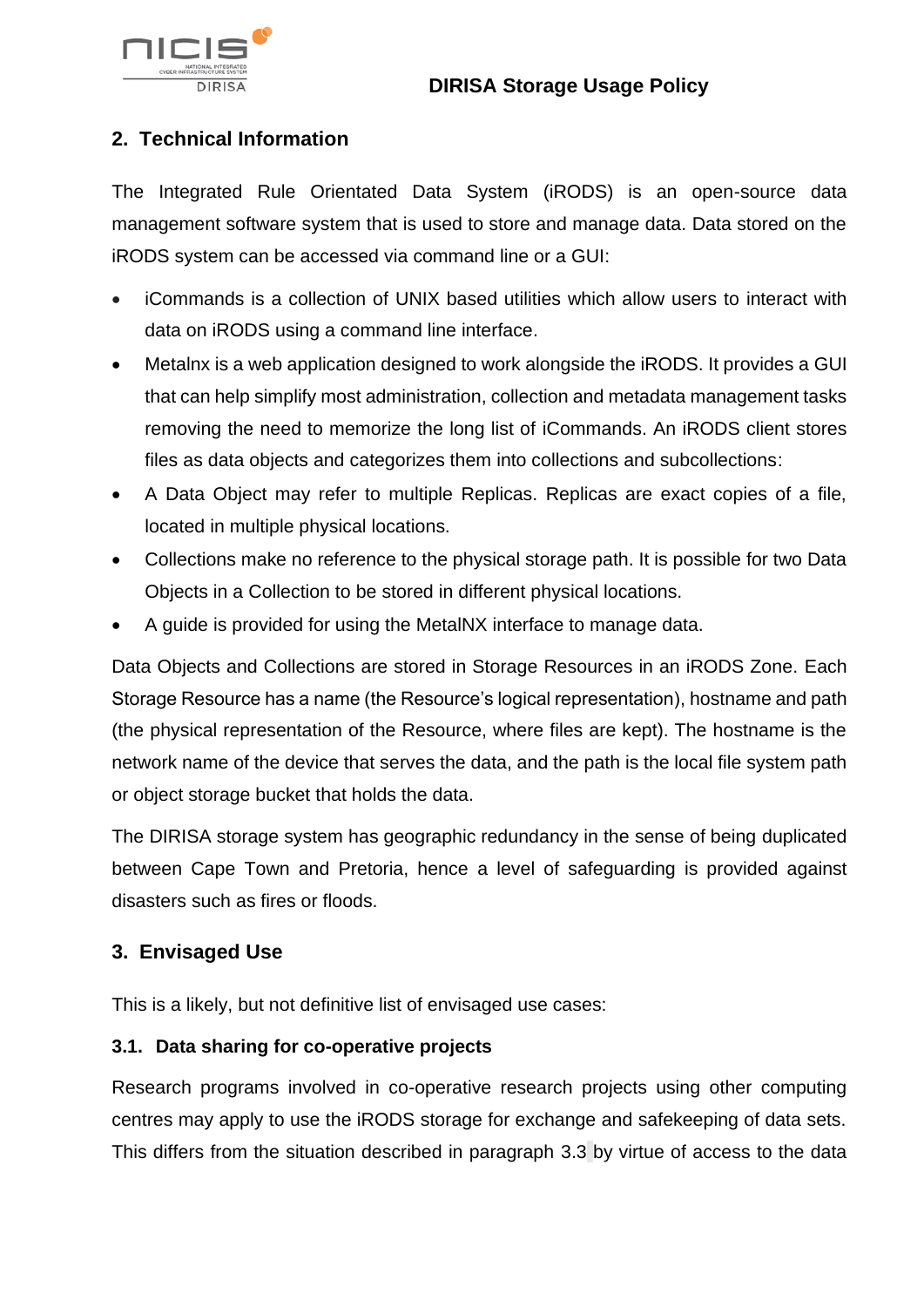

being controlled rather than open. The same limits as [3.2](#page-4-1) apply: maximum of 100 TB total over 3 years.

### <span id="page-4-1"></span>**3.2. Storage of large data sets for re-use at the CHPC**

CHPC PIs may apply to store large (greater than 10TB and less than 100TB) input and output data sets on the iRODS storage, for longer than 1 year but less than 3 years, in order to avoid having to regenerate or re-download these data sets.

The Data Management Plan (DMP) will need to describe the method and purpose of the intended re-use. The South African Data Management Planning tool (DMP-SA, at [https://secure.dirisa.ac.za/SADMPTool/\)](https://secure.dirisa.ac.za/SADMPTool/) can be used to develop a DMP, but care must be taken to supply the information required in paragraph [4.3.1.](#page-5-0)

Data will only be accessible from the CHPC cluster and will have to be restaged to the CHPC's storage for use. Data movement will be by means of the iCommands iRODS command line interface.

### <span id="page-4-0"></span>**3.3. Open Data and Data publishing**

It is a standard practice that data underpinning peer-reviewed publications must also be freely published in order to permit other researchers to duplicate, check and build upon the published research.

DIRISA promotes the adoption of FAIR data practices i.e., the principle of "as open as possible, and as closed as necessary"). Recognising possible embargoes on some datasets, users are encouraged to share data where feasible. NICIS users may apply to upload data to the iRODS storage for this purpose, with a publicly accessible interface for downloading to be provided by DIRISA.

### **4. Access Application Process**

### **4.1. Standard User**

Standard users need to navigate to the DMP-SA tool at <https://secure.dirisa.ac.za/SADMPTool/> to create a DMP using the Standard Data User template. The DMP would need to be downloaded and uploaded on the Data Deposit Tool (DDT Link) upon registration. Once application is completed and received, an administrator will process the user's request, and the applicant will be notified of the outcome.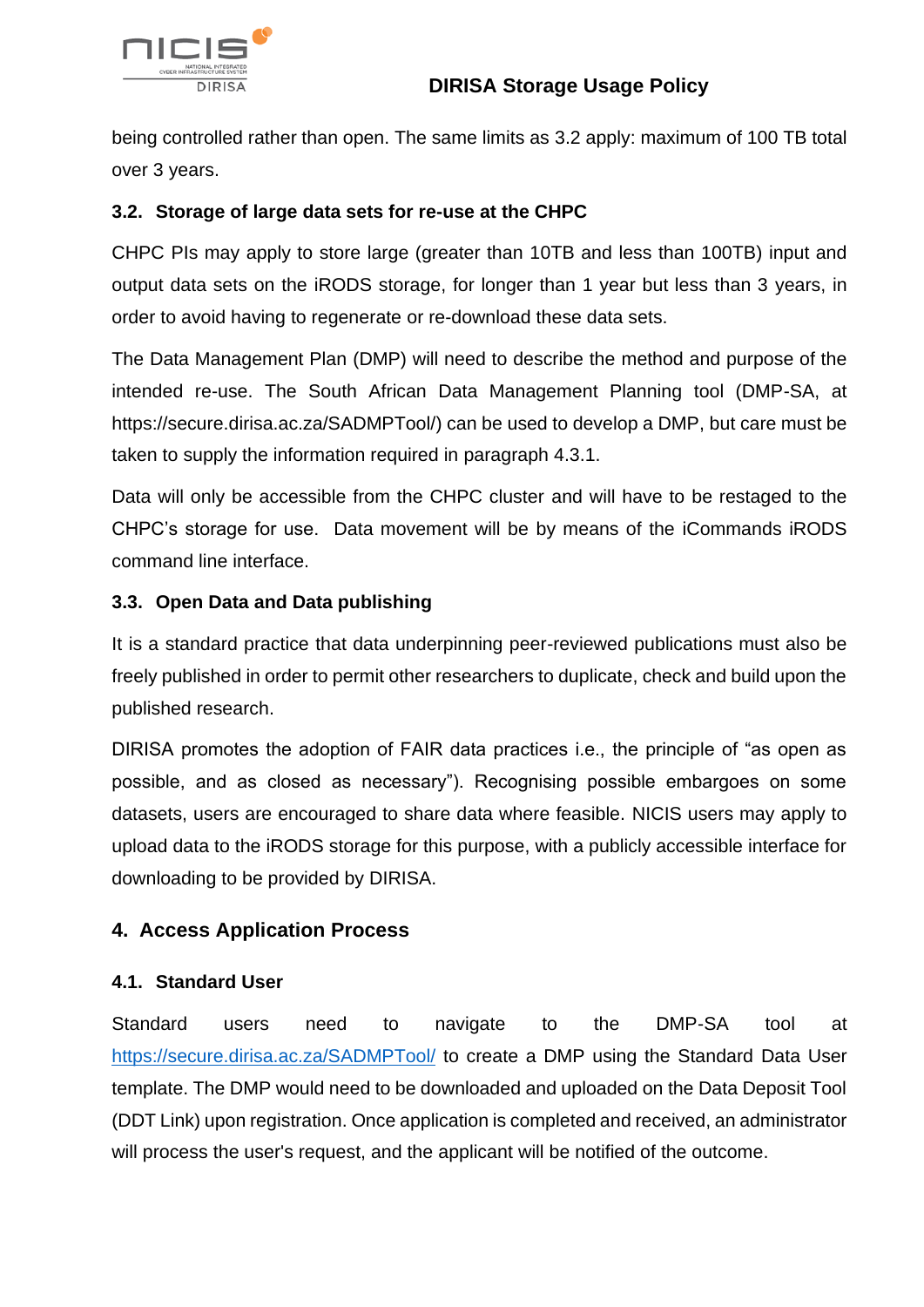

### **4.2. Medium User**

If a standard user needs extra storage above the provided 100 GB, they can complete an online application form (link to be provided). The user's request will be assessed and will be notified of the outcome. The user will need to submit a data retirement plan, detailing the anticipated lifetime of the data and details of what will happen to the data at the end of the lifetime. Failure to comply with the data retirement plan may result in the data being deleted.

### **4.3. Large Project User**

Large users need to submit an online application form (link to be provided) containing the requirements described in paragraph [4.3.1.](#page-5-0) Requests will be evaluated and the applicant will be notified of the outcome.

#### <span id="page-5-0"></span>**4.3.1. Requirements**

#### 4.3.1.1. Motivation

The application must contain a motivation supplying the reasons for the application and technical requirements for the requested additional storage.

### 4.3.1.2. Data storage manager

Each research program with access to the DIRISA storage must designate an individual member as "Data Storage Manager" as well as a secondary Data Storage Manager. This designated person is responsible for uploading, downloading, monitoring and removal of data.

### 4.3.1.3. Data management plan

The principal investigator and data storage manager must prepare and submit a detailed data management plan containing at least the following:

- Quantity of storage required
- Data lifetime (up to 3 years)
- Plan describing what will be done with the data at the end of the data lifetime
- Access and security requirements
- Anticipated growth rate (up to a total maximum of 100TB)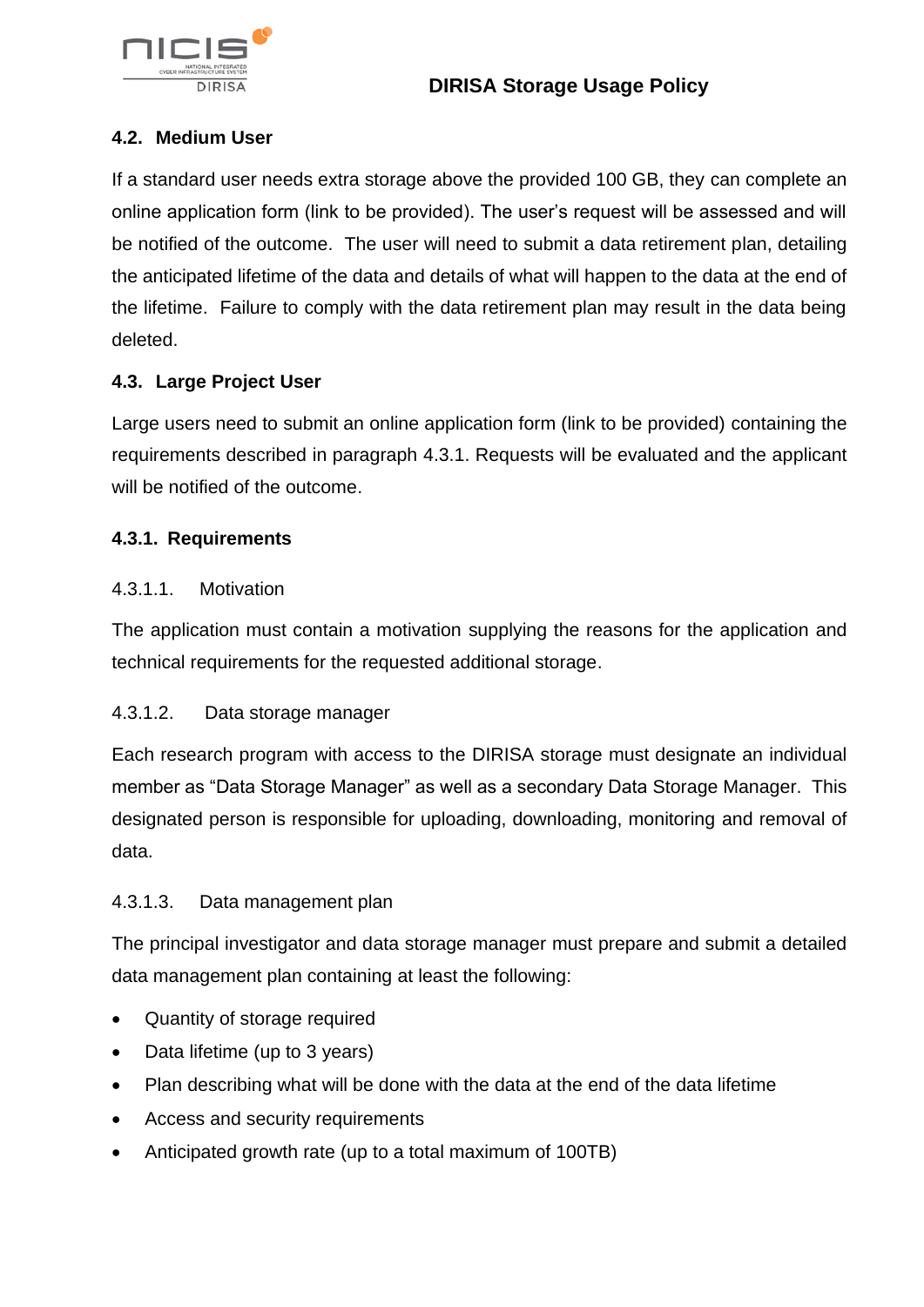

• Description of a metadata system that will ensure that the members of the research program at all times know what they have, how much of it they have, where it is to be found, when it will be retired and who is responsible for a given set of data

#### 4.3.1.4. Continuity plan

The application shall specify secondary designated persons who can take on the responsibilities of the principal investigator and the data storage manager if they are not available. These substitutes will be deemed to have the authority to make decisions on behalf of the research program. Both the primary and secondary designated persons shall be subscribed to the DIRISA storage mailing list, which will be used to inform them of any events, changes or developments affecting the users.

### 4.3.1.5. Security and access

The level of security and access to the data set will be under control of the users, who need to take note of the following anticipated access modes and set access accordingly:

- Upload access for members of the Research Programme only, download access for everybody
- Upload access for members of the Research Programme only, download access to specified credentials only
- Upload and download access for members with specified credentials only

#### 4.3.1.6. Compliance with privacy legislation

The lead scientist or CHPC Principal Investigator shall take responsibility to ensure compliance with the POPI Act and provide a written confirmation that either (a) no personal information will be included in their data; or (b) that the programme is fully compliant with POPIA.

In the latter case the PI must provide their privacy policy and proof that consent was granted by each and every individual to the PI to collect, store and process their personal information, and the PI must provide full indemnity to the CSIR, as the third party "processor" as defined in the POPI Act, for any misuse or loss or leak of the personal information.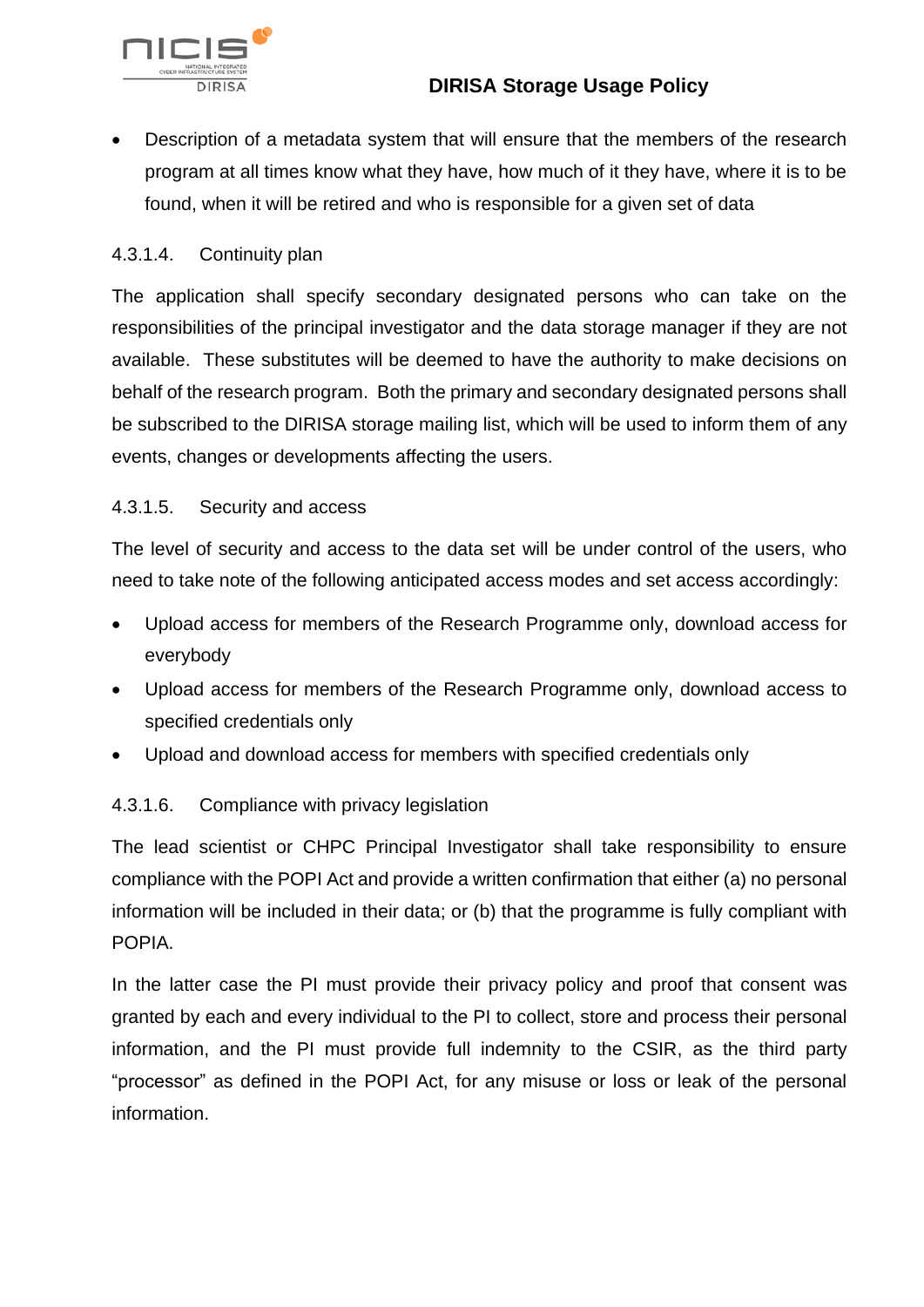

### 4.3.1.7. Monitoring

The data storage manager shall take responsibility to monitor the following properties of all data sets belonging to the research program:

- Age of data
- Use of data
- Size of data set
- Relevance of data set (is it still in use, or anticipated to be used?)

The data storage manager must be able to supply this information on request. Failure to do so may result in data being removed without the consent of the research program.

### 4.3.1.8. End of Interim Storage Period

The PI must provide, as part of the data management plan, a detailed plan for the end of data storage period. At the end of the storage period (maximum of 3 years) the data manager must arrange for the implementation of this plan and provide confirmation that this was done within 30 days. After that all remaining data may be permanently deleted.

### 4.3.1.9. Evaluation Process

The motivation for access to the storage must be clear on the needs of the programme, the lack of access to storage elsewhere, the importance of the project, etc.

NICIS is only able to evaluate eligibly based on reasonable requirements and genuine need. The historical record of data use at NICIS will be taken into consideration, along with past feedback provided by the PI.

The data management plan is essential and will be scrutinised for practicality and effectiveness. It must be reasonable to accommodate within the constraints of the DIRISA facilities.

### 4.3.1.10. Agreement

In the case of a successful application, the PI will enter into and sign a standard agreement with NICIS which confirms that the following requirements have been specified to the satisfaction of NICIS: